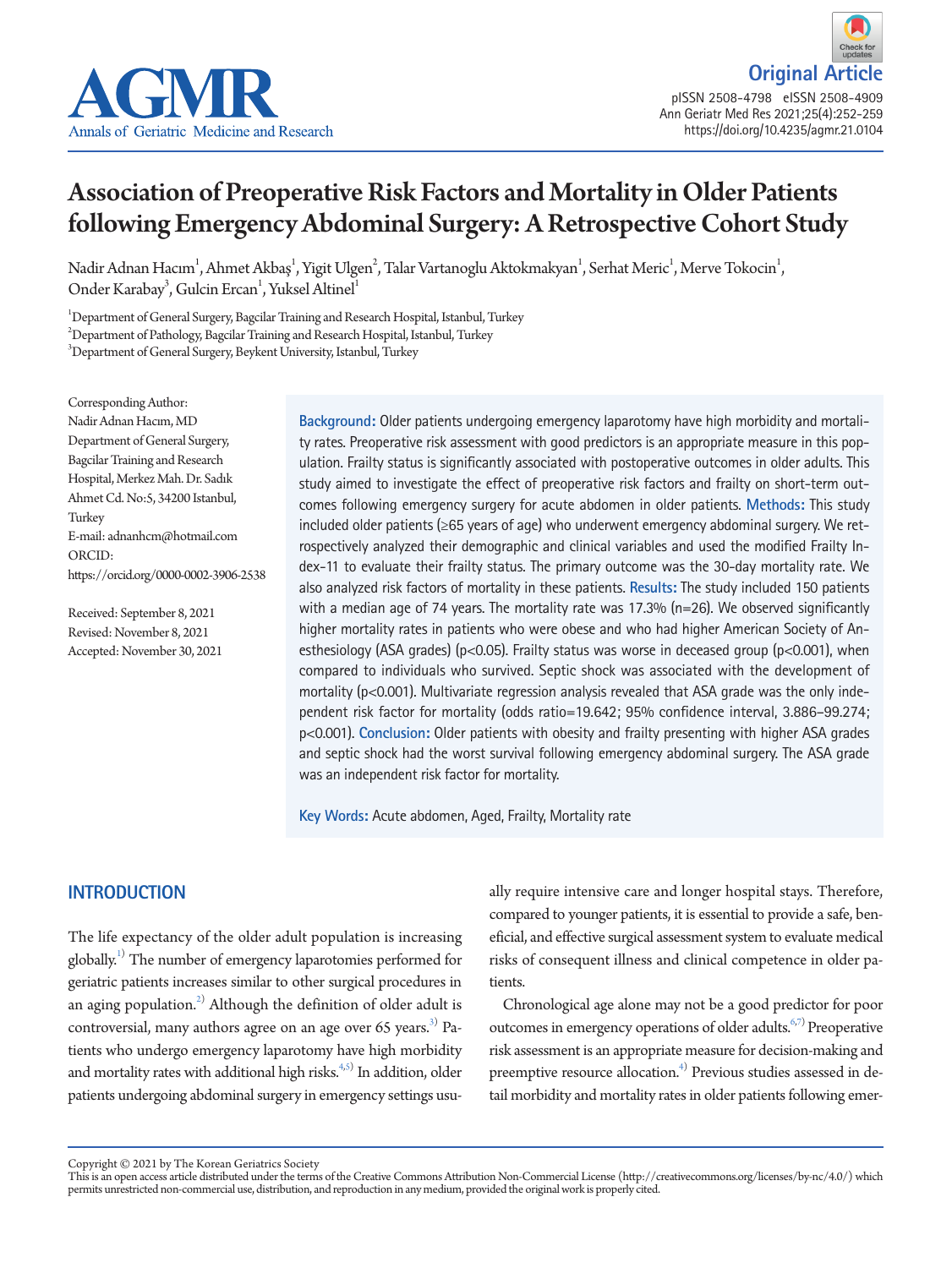gency laparotomy.<sup>[8](#page-6-6)[-10](#page-6-7))</sup> Several perioperative risk scoring systems have been developed to assess the outcomes in surgical patients in elective or emergent situations.<sup>[5\)](#page-6-0)</sup> These systems of identifying high-risk patients and providing them with the appropriate level of care include the American Society of Anesthesiology (ASA) grades, Portsmouth Physiological and Operative Severity Score (P-POSSUM) for the enumeration of mortality and morbidity, American College of Surgeons National Surgical Quality Improvement Program (ACS-NSQIP) surgical risk calculator, and National Emergency Laparotomy Audit (NELA) risk prediction calcula- $tor<sup>4-6,11-14</sup>$  $tor<sup>4-6,11-14</sup>$  $tor<sup>4-6,11-14</sup>$  $tor<sup>4-6,11-14</sup>$  $tor<sup>4-6,11-14</sup>$ 

The strengths and weaknesses of these tools have been reported.<sup>15)</sup> The major criticisms include various parameters that may not be routinely performed and the overestimation of mortality and morbidity. $4,6)$  $4,6)$  $4,6)$  Moreover, there remains no consensus regarding the reliability of these tools in geriatric populations subjected to emergency laparotomy.<sup>[16](#page-7-2))</sup> Because of differences among institutions in their risk prediction of mortality, detailed analyses are needed to determine the reproducibility of the variables used for these tools. Thus, identifying more accurate predictors of mortality in older patients could help identify a surgical assessment  $tool.$ <sup>11[,16\)](#page-7-2)</sup>

There is a lack of consensus on the definition of frailty in the literature, and this term has been used subjectively. $4,12,17)$  $4,12,17)$  $4,12,17)$  It often denotes unintentional weight loss, exhaustion, weakness, slow walking, low physical activity, and lack of phenotype.<sup>[4](#page-6-3),[18](#page-7-0))</sup> The Clinical Frailty Scale has been used to apply a more consistent definition.<sup>[6](#page-6-4)[,17\)](#page-7-3)</sup> Because of the lack of a uniform definition and a tool to identify frailty in older patients, several tools have been proposed in different patient groups. Among these, the Clinical Frailty Scale has the advantage of being fast and straightforward to perform. $17,18)$  $17,18)$  $17,18)$  However, a prospective clinical observation is needed, which includes comorbidities, ability to perform specific activities of daily living, oxygen supplementation, and presence of a terminal illness. The modified Frailty Index-11 (mFI-11) comprises 11 possible comorbidities/deficits that can be recorded retrospectively.<sup>6)</sup>

As frailty is significantly reportedly associated with 90-day mortality and postoperative morbidity in patients undergoing emergency laparotomy,<sup>19)</sup> we examined the effect of preoperative frailty on the loss of functional independence following emergency abdominal surgery in older adults.

The present retrospective cohort study aimed to investigate the associations of some preoperative predictive factors, including frailty, with morbidity, mortality, management strategies, and short-term outcomes of emergency surgery for acute abdomen in patients aged 65 years and older.

#### **MATERIAL AND METHODS**

#### **Study**

This retrospective cohort study included all consecutive older patients who underwent emergency abdominal surgery at Bagcilar Training and Research Hospital in Istanbul, Turkey, between February 2016 and January 2020. The Bagcilar Training and Research Hospital Local Ethics Committee approved the study (No. 2020.10.2.01.162). We conducted this study in accordance with the principles of the Declaration of Helsinki. Written consent could not be obtained due to the retrospective design of the study and the anonymity of the data.

#### **Patients**

We retrospectively searched all emergency general surgery admissions using the hospital information system and medical records to include patients aged  $\geq 65$  years. We identified a total of 831 patients. The exclusion criteria were age < 65 years on the day of surgery  $(n = 647)$  and incomplete data  $(n = 11)$ . All types of gynecological and urological procedures in non-trauma or trauma surgery settings  $(n = 23)$  were also excluded. Thus, we evaluated data from 150 admissions.

We collected data on patient characteristics, including demographic data, body mass index (BMI), comorbidities, ASA score, perioperative features, and outcomes. The patients were grouped based on their age (65–74 or  $\geq$  75 years). Clinical data, including evidence of sepsis and systemic shock, systolic blood pressure (mmHg), and the lowest or highest values of the laboratory parameters in the initial 24-hour period, were obtained from emergency department records. Comorbidities included diabetes mellitus (DM), hypertension, coronary artery disease (CAD), chronic obstructive pulmonary disease (COPD), and chronic renal failure (CRF). We also recorded perioperative characteristics, diseases requiring surgical treatment, surgical approach, type of surgery, duration, length of intensive care unit (ICU) and hospital stays, postoperative complications, and readmission data.

Frailty status was evaluated using mFI-11. This 11-point scoring system includes 11 possible comorbidities and deficits [\(Table 1\)](#page-2-0). As a comorbidity-dominant scoring system, it requires binary non-subjective responses. The score can also be calculated without phenotypic measures of the patients, such as exhaustion, slowness, and reduced physical activity.<sup>6)</sup> Each component is assigned one point with a total point range of 0–11. Frailty status is categorized as frail (score > 3 points), pre-frail (1–2 points), and absence of frailty (0 points). For analysis, we grouped the patients as frail (frail and pre-frail) and non-frail.

Clinical decisions, including the decision to undergo surgery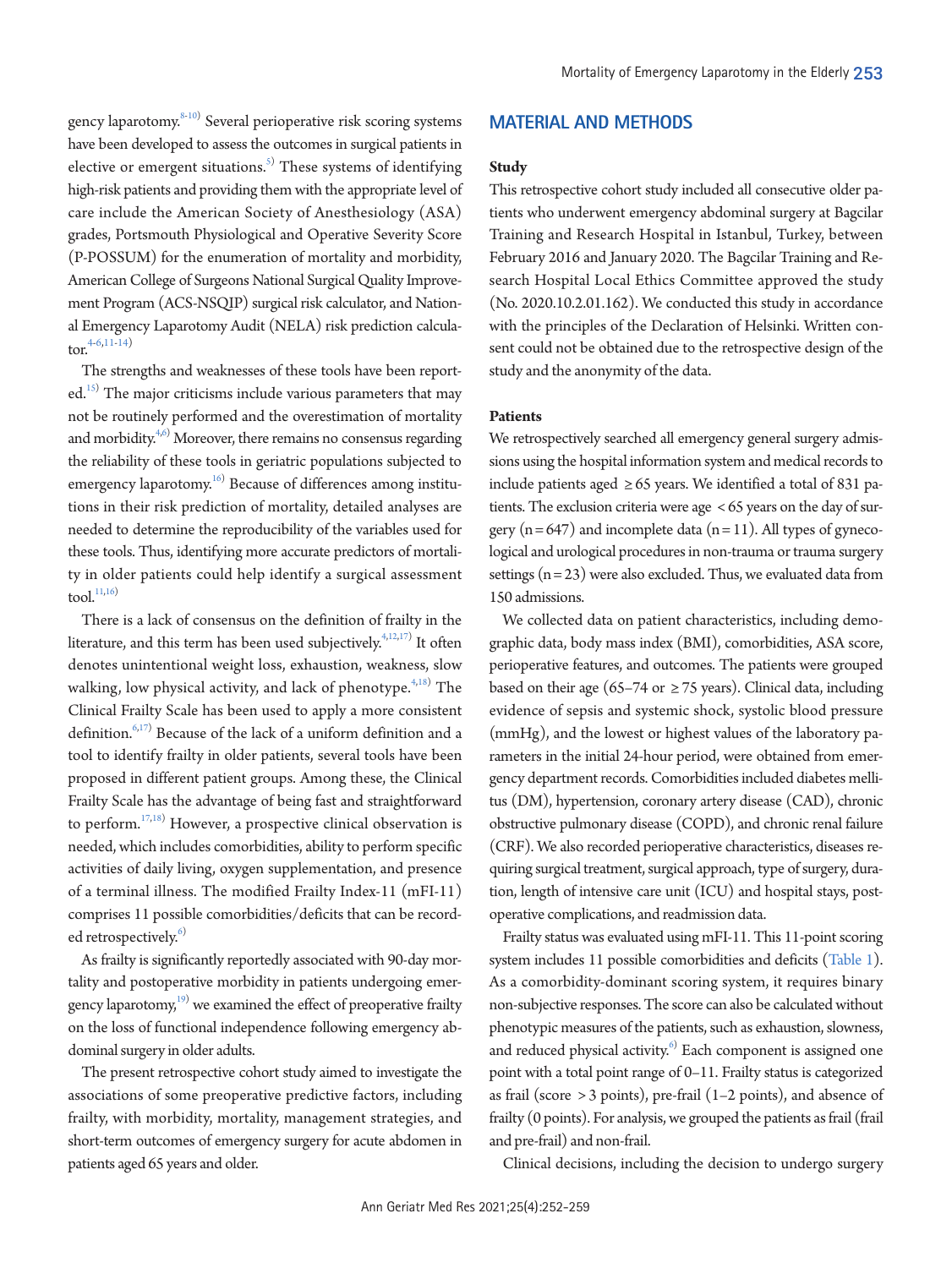#### <span id="page-2-0"></span>**Table 1.** Modified Frailty Index-11 (mFI-11)

| Comorbidities and/or deficits                                                                                    |
|------------------------------------------------------------------------------------------------------------------|
| Diabetes mellitus                                                                                                |
| Congestive cardiac failure                                                                                       |
| Hypertension requiring medication                                                                                |
| History of either transient ischemic attack or cerebrovascular accident                                          |
| A functional status that is non-independent                                                                      |
| History of myocardial infarction                                                                                 |
| History of peripheral vascular disease or rest pain                                                              |
| History of a cerebrovascular accident with neurological deficit                                                  |
| History of either chronic obstructive pulmonary disease or pneumonia                                             |
| History of either prior percutaneous coronary intervention, previous coro-<br>nary surgery, or history of angina |
| History of impaired sensorium                                                                                    |
| Frailty status (total score)                                                                                     |
| $>$ 3, frail                                                                                                     |
| $1-2$ , pre-frail                                                                                                |
| 0, absence of frailty                                                                                            |
|                                                                                                                  |

and choice of operative technique (open or laparoscopic), were based on the discretion of the attending consultant surgeons. The surgical procedures were performed by the consultant surgeons or under their supervision.

All patients were followed up to 30 days postoperatively or to death.

#### **Statistical Analyses**

The primary outcome was 30-day mortality. We grouped the patients based on the development of mortality (non-survivors and survivors).

We performed statistical analyses using SPSS version 15.0 (SPSS Inc., Chicago, IL, USA). Continuous variables with or without normal distribution are presented as mean ± standard deviation and median with interquartile range (IQR, 25% to 75%). Categorical variables are presented as frequencies with percentages. We applied the Kolmogorov-Smirnov test to check the normality of the numerical variables. We used the independent samples t-test to compare two independent groups with normally distributed variables and the Mann-Whitney U test for non-normally distributed variables. We applied Pearson chi-square and Fisher exact tests in  $2 \times 2$  tables to compare the differences in categorical variables.

Multivariate logistic regression analyses were performed to analyze the factors affecting the development of mortality. Statistically significant factors in the univariate analyses were included in the multivariate analysis. Statistical significance was set at  $p < 0.05$ .

## **RESULTS**

[Table 2](#page-3-0) presents the details of the patients' demographic and clinical characteristics. The median age of the 150 patients was 74 years. Of these, 124 patients (82.7%) survived to discharge (survivors), while 26 patients (17.3%) died (non-survivors) within a median length of 3 days (IQR, 2–6).

The numbers of female and male patients were similar (71 vs. 79). The mean BMI of the study group was  $26.7 \pm 4.2$  kg/m<sup>2</sup>. Most of the patients were classified as ASA III ( $n = 62$ ; 41.3%), followed by ASA II ( $n = 46$ ; 30.7%). Most patients (90%) had at least one type of comorbid disease. Hypertension and DM were the two most common coexisting diseases in the study group. Frailty was not observed in 126 patients (84.0%), 19 patients (12.7%) were pre-frail, and five (3.3%) were frail. Seventeen patients (11.3%) experienced septic shock. [Table 3](#page-3-1) summarizes the laboratory findings of the study groups.

Gastrointestinal perforation was the most common diagnosis in the study group. Forty-four patients (29.3%) had perforation, followed by intestinal obstruction in 30 patients (20.0%). The other diagnoses are listed in [Table 4](#page-4-0). Intestinal resection with ostomy formation and anastomosis was the most frequently performed surgical procedure in 31 (20.7%) and 22 (14.7%) patients, respectively. The distribution of operations is presented in [Table 5.](#page-4-1)

A total of 26 deaths occurred within postoperative 30 days (non-survivors), corresponding to a mortality rate of 17.3%. The median age of the non-survivors was significantly higher than that of the survivors ( $p < 0.001$ ). The rate of patients aged 75 years or more was significantly higher among the non-survivors than in the survivors  $(80.8\% \text{ vs. } 41.9\%)$   $(p < 0.001)$ . We observed significantly higher mortality rates in obese older patients with higher ASA grades [\(Table 3](#page-3-1)). Hypertension and CAD were more common in non-surviving patients ( $p = 0.040$  and  $p = 0.003$ , respectively). The absence of frailty was more frequently observed in the surviving patients than in non-surviving patients  $(91.1\% \text{ vs. } 50\%; p < 0.001)$ . All patients with frailty  $(n = 5)$  were non-survivors, whereas no patient in the survivor group was categorized as frail. Grouping based on frailty (frail and pre-frail) and the abscence of frailty revealed a significant difference in mortality rates (54.2% vs. 10.3%; p < 0.001). In non-survivors, the incidence of septic shock was higher than that in survivors ( $p < 0.001$ ).

Patients with frailty (frail and pre-frail) were likely to be older  $(p < 0.001)$ ; have higher ASA grades  $(p < 0.001)$ ; and have higher incidences of hypertension ( $p = 0.001$ ), DM ( $p = 0.046$ ), and septic shock  $(p = 0.001)$ . Other demographic and clinical variables were not significantly associated with frailty ( $p > 0.05$ ).

We observed significant differences in laboratory parameters be-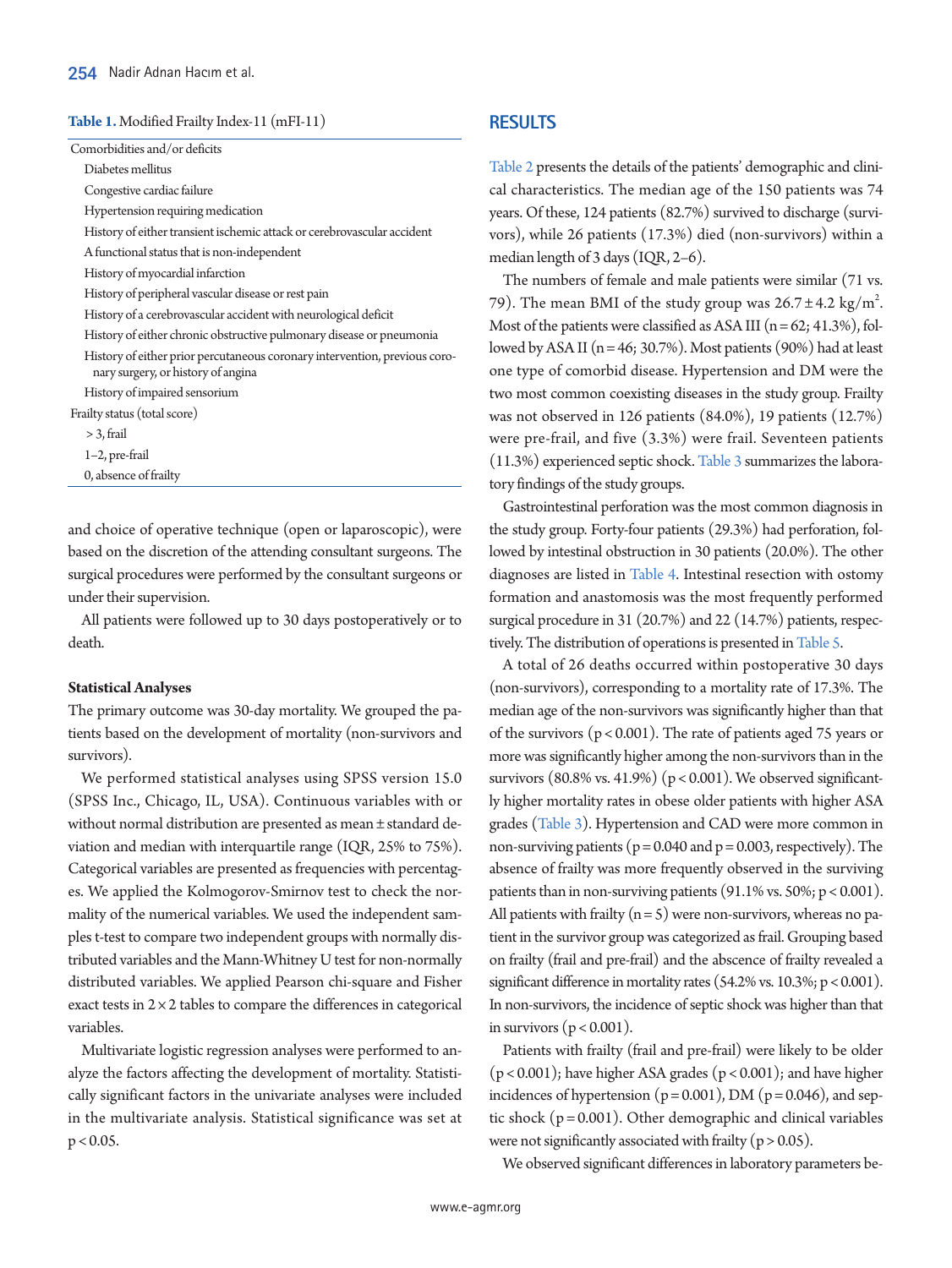| Variable                 | Overall $(n = 150)$ | Non-survivors $(n=26)$ | Survivors ( $n = 124$ ) | p-value |
|--------------------------|---------------------|------------------------|-------------------------|---------|
| Age (y)                  | 74 (69-79)          | $81(76-85)$            | 73 (69-77)              | < 0.001 |
| $65 - 74$                | 77(51.3)            | 5(19.2)                | 72(58.1)                |         |
| $\geq 75$                | 73 (48.7)           | 21(80.8)               | 52(41.9)                | < 0.001 |
| $\operatorname{Sex}$     |                     |                        |                         | $1.0\,$ |
| Female                   | 71(47.3)            | 12(46.2)               | 59 (47.6)               |         |
| Male                     | 79 (52.7)           | 14(53.8)               | 65(52.4)                |         |
| BMI (kg/m <sup>2</sup> ) | $26.1(23.8-29)$     | $27.5(25.7-31.6)$      | $25.9(23.7 - 28.6)$     | 0.025   |
| ASA grade                |                     |                        |                         | < 0.001 |
| 1                        | 10(6.7)             | 0(0)                   | 10(8.1)                 |         |
| $\sqrt{2}$               | 46(30.7)            | 1(3.8)                 | 45(36.3)                |         |
| $\mathfrak{Z}$           | 62(41.3)            | 2(7.7)                 | 60(48.4)                |         |
| 4                        | 26(17.3)            | 17(65.4)               | 9(7.3)                  |         |
| 5                        | 6(4.0)              | 6(23.1)                | 0(0)                    |         |
| Comorbidity              |                     |                        |                         | 0.470   |
| Present                  | 135 (90)            | 25(96.2)               | 110(88.7)               |         |
| Absent                   | 15(10)              | 1(3.8)                 | 14(11.3)                |         |
| Types of comorbidity     |                     |                        |                         |         |
| Hypertension             | 103(68.7)           | 22(84.6)               | 81 (65.3)               | 0.040   |
| ${\rm DM}$               | 61(40.7)            | 13(50)                 | 48 (38.7)               | 0.198   |
| CAD                      | 25(16.7)            | 10(38.5)               | 15(12.1)                | 0.003   |
| COPD                     | 16(10.7)            | 1(3.8)                 | 15(12.1)                | 0.191   |
| <b>CRF</b>               | 14(9.3)             | 4(15.4)                | 10(8.1)                 | 0.206   |
| Frailty                  |                     |                        |                         | < 0.001 |
| Absence of frailty       | 126(84.0)           | 13(50)                 | 113(91.1)               |         |
| Pre-frail                | 19(12.7)            | 8(30.8)                | 11(8.9)                 |         |
| Frail                    | 5(3.3)              | 5(19.2)                | 0(0)                    |         |
| Septic shock             |                     |                        |                         | < 0.001 |
| Present                  | 17(11.3)            | 12(46.2)               | 5(4.0)                  |         |
| Absent                   | 133 (88.7)          | 14(53.8)               | 119 (96.0)              |         |
| SBP (mmHg)               | $140(120-160)$      | $135(90-150)$          | $145(120-160)$          | 0.075   |

<span id="page-3-0"></span>**Table 2.** Demographic and clinical characteristics of the study groups (n=150)

Values are presented as median (interquartile range) or number (%).

BMI, body mass index; ASA, American Society of Anesthesiologists; DM, diabetes mellitus; CAD, coronary artery disease; COPD, chronic obstructive pulmonary disease; CRF, chronic renal failure; SBP; systolic blood pressure.

<span id="page-3-1"></span>**Table 3.** Laboratory features of the study groups (n=150)

| Variable              | Overall $(n = 150)$ | Non-survivors $(n=26)$ | Survivors $(n = 124)$ | p-value        |
|-----------------------|---------------------|------------------------|-----------------------|----------------|
| Hemoglobin $(g/dL)$   | $12.4(10.5-13.5)$   | $12.1(8.4-13.2)$       | $12.4(11.1-13.5)$     | 0.075          |
| WBC $(\times 10^9/L)$ | $11.1(7.3-14.5)$    | $16.0(10.5-18.7)$      | $10.4(7.2-13.5)$      | 0.003          |
| Glucose $(mg/dL)$     | $109(89-139.3)$     | $120(100-190)$         | $101(88-134)$         | 0.013          |
| Creatinine $(mg/dL)$  | $1.4(1-3.1)$        | $3.6(1.9-4.4)$         | $1.3(1.0-1.75)$       | ${}_{< 0.001}$ |
| Sodium $(mEq/L)$      | $138.8 \pm 4.6$     | $138.0 \pm 5.3$        | $139.0 \pm 4.5$       | 0.444          |
| Albumin $(g/dL)$      | $3.9(2.9-4.9)$      | $2.35(2-3.4)$          | $4.15(3.3-4.95)$      | ${}_{< 0.001}$ |
| CRP(mg/dL)            | $52.0(18.8-123.6)$  | $183.5(114-245)$       | $39(13.8 - 80.5)$     | ${}_{< 0.001}$ |
| <b>NLR</b>            | $4.5(3.0-7.7)$      | $9.65(6.5-11.9)$       | $3.8(2.9-5.9)$        | ${}_{< 0.001}$ |

Values are presented as mean±standard deviation or median (interquartile range).

WBC, white blood cell; CRP, C-reactive protein; NLR, neutrophil-to-lymphocyte ratio.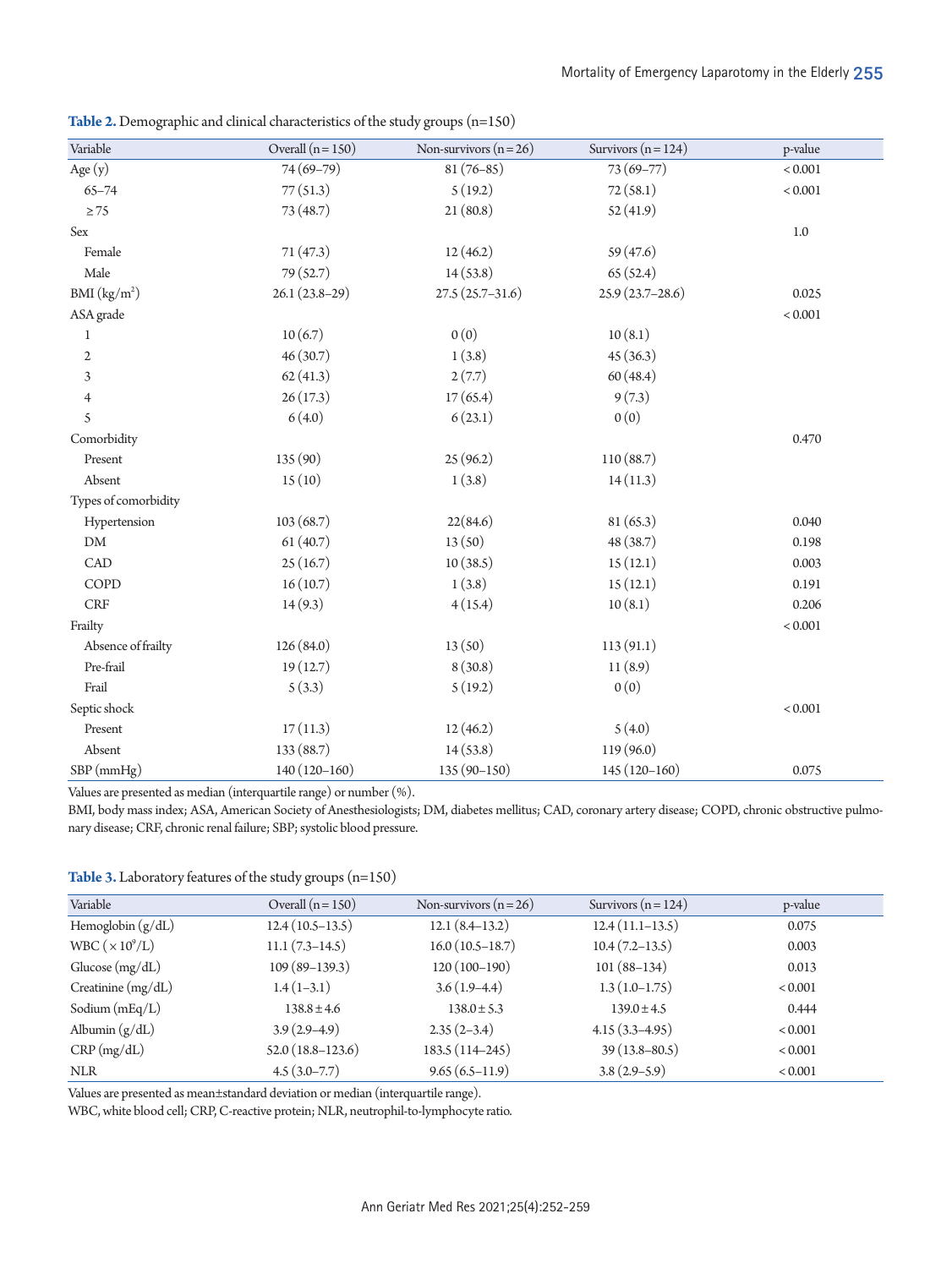<span id="page-4-0"></span>**Table 4.** Distribution of diagnoses in the study groups

| Diagnoses              | Overall $(n = 150)$ | Non-survivors $(n=26)$<br>Survivors $(n=124)$ |          | p-value |
|------------------------|---------------------|-----------------------------------------------|----------|---------|
| Perforation            | 44(29.3)            | 16(61.6)                                      | 28(22.6) |         |
| Intestinal obstruction | 30(20.0)            | 2(7.7)                                        | 28(22.6) |         |
| Mesenteric ischemia    | 18(12.0)            | 4(15.4)                                       | 14(11.3) |         |
| Acute cholecystitis    | 17(11.3)            | 0(0)                                          | 17(13.7) | 0.004   |
| Anastomotic problems   | 12(8.0)             | 1(3.8)                                        | 11(8.9)  |         |
| Acute appendicitis     | 8(5.3)              | 0(0)                                          | 8(6.5)   |         |
| Bleeding <sup>a)</sup> | 7(4.7)              | 2(7.7)                                        | 5(4.0)   |         |
| Hernia                 | 3(2.0)              | 0(0)                                          | 3(2.4)   |         |
| Others <sup>b)</sup>   | 11(7.3)             | 1(3.8)                                        | 10(8.1)  |         |

Values are presented as number (%).

<sup>a)</sup>Upper gastrointestinal (n=4), intra-abdominal (n=3); <sup>b)</sup>diagnostic laparotomy/laparoscopy (n=8), acute pancreatitis/gastrointestinal foreign body/invagination in each.

<span id="page-4-1"></span>**Table 5.** Distribution of surgical procedures in the study group

| Type of operation                          | $n(\%)$  |
|--------------------------------------------|----------|
| Intestinal resection with ostomy formation | 31(20.7) |
| Intestinal resection with anastomosis      | 22(14.7) |
| Cholecystectomy                            | 17(11.3) |
| Diagnostic laparoscopy/laparotomy          | 16(10.7) |
| Primary suturing                           | 16(10.7) |
| Ostomy formation                           | 15(10.0) |
| Adhesiolysis                               | 10(6.7)  |
| Appendectomy                               | 8(5.3)   |
| Others <sup>a)</sup>                       | 15(10.0) |

a)Diagnostic laparoscopy/laparotomy, drainage, hemostasis, embolectomy, splenectomy, necrosectomy, hernia repair, and antrectomy.

tween the two groups [\(Table 3](#page-3-1)). Lower albumin values were significantly associated with the development of mortality  $(p < 0.001)$ . Non-survivors had significantly higher white blood cell (WBC) counts and glucose, creatinine, and C-reactive protein (CRP) values ( $p = 0.003$ ,  $p = 0.013$ ,  $p < 0.001$ , and  $p < 0.001$ , respectively). The median neutrophil-to-lymphocyte ratio (NLR) values differed significantly between the non-survivor and survivor groups  $(9.65 \text{ vs. } 4.8; \text{ p} < 0.001).$ 

We observed significant associations between the diseases requiring surgical treatment and the development of mortality ( $p = 0.004$ ) [\(Table 4](#page-4-0)). Perforation was detected in 61.6% of the non-survivors compared to 22.6% of the survivors. No patients with acute cholecystitis or appendicitis died. Intestinal obstruction was more frequently observed in survivors (22.6% vs. 7.7%, respectively). The disease-related mortality rates for perforation, bleeding (intra-abdominal or gastrointestinal), and mesenteric ischemia were 36.4%, 28.6%, and 22.2%, respectively. The distribution of the most frequently performed surgical procedures is presented in [Table 5.](#page-4-1)

The overall morbidity rate was 52%, with a significant difference

between groups (100% vs. 41.9%, respectively; p < 0.001). The median operation times differed significantly between non-survivors and survivors (118 vs. 85 minutes;  $p = 0.001$ ). Although the length of hospital stay was shorter in non-survivors than in the survivors  $(p = 0.027)$ , the length of the ICU stay was significantly longer in non-survivors ( $p < 0.001$ ).

Overall, 184 complications occurred in 77 patients (51.3%). In other words, 73 patients (48.7%) had no complications. Surgical site infection and renal failure were the most common complications. Cardiac complications were observed only in patients who died. The types of complications are detailed i[n Table 6](#page-5-0).

The univariate regression analysis identified frailty status, shock, and ASA grade as significant risk factors for mortality. In the multivariate regression analysis, ASA grade was the only independent risk factor for mortality (odds ratio = 19.642; 95% confidence interval, 3.886–99.274; p < 0.001) [\(Table 7\)](#page-5-1).

## **DISCUSSION**

The present retrospective study examined the effect of clinical factors and preoperative frailty on morbidity and mortality following emergency abdominal surgery in older patients. We found that 17.3% of patients died within 30 days of surgery. Older patients who were obese and frail with higher ASA grades were the most vulnerable to mortality following emergency abdominal surgery.

Given the increasing incidence of older patients requiring emergency laparotomy, there is an urgent need for a detailed understanding of the outcomes after this surgery because of the higher risks of mortality.<sup>2)</sup> Consistent with previous studies,<sup>2,10,12,18,19)</sup> the most significant predictors for mortality in the present study were age, ASA grade, frailty status, and presence of septic shock. It was not unexpected that these variables were associated with death as they represent the degree of preoperative physiological derange-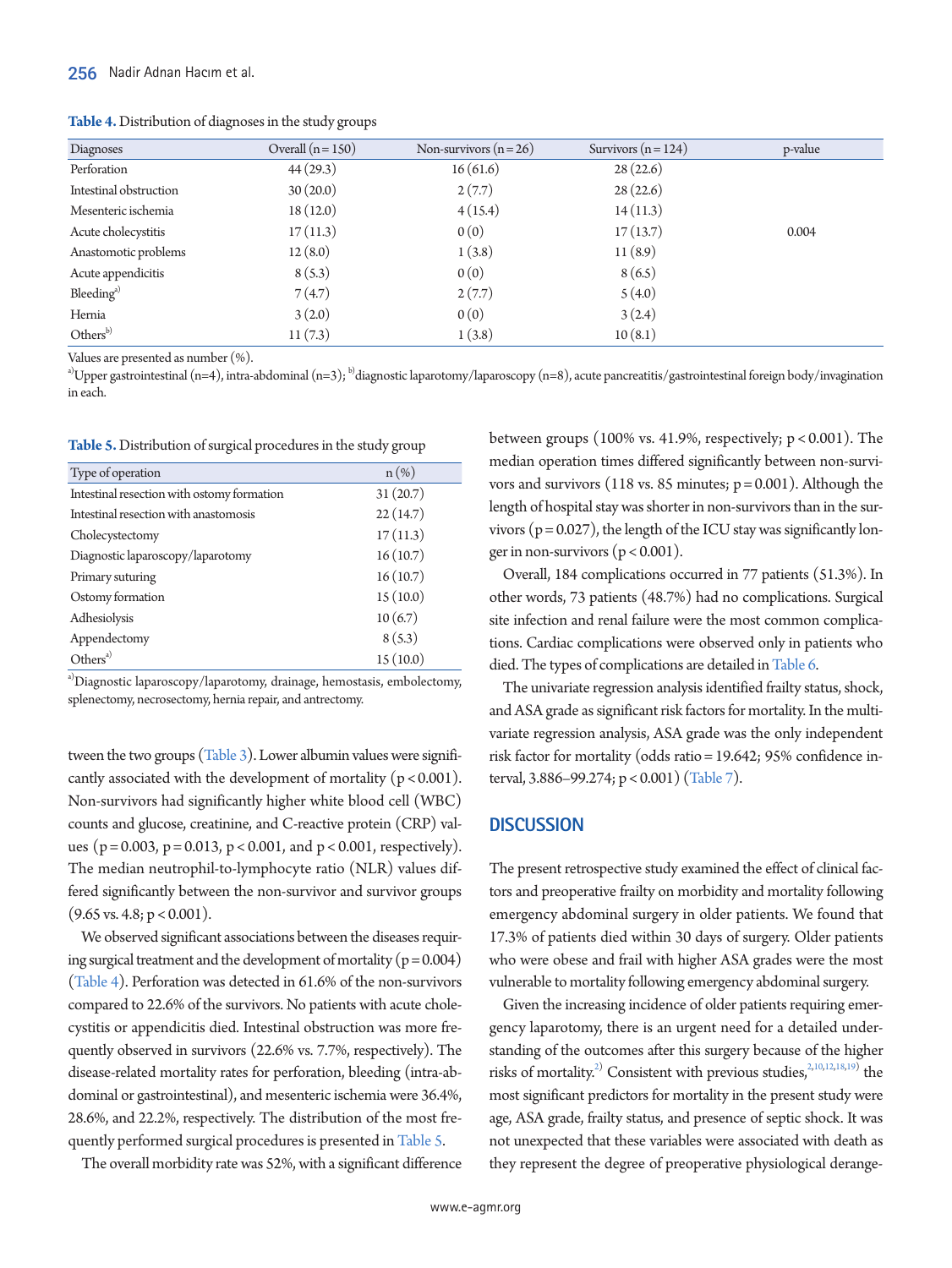| Complication        | Overall $(n = 150)$ | Non-survivors $(n=26)$ | Survivors $(n = 124)$ |
|---------------------|---------------------|------------------------|-----------------------|
| SSI                 | 45(24.5)            | 11(12.5)               | 34(35.4)              |
| <b>ARF</b>          | 30(16.3)            | 11(12.5)               | 19(19.8)              |
| Sepsis              | 23(12.5)            | 20(22.7)               | 3(3.1)                |
| Respiratory         | 20(10.9)            | 4(4.5)                 | 16(16.7)              |
| Cardiac             | 16(8.7)             | 16(18.2)               | $\mathbf{0}$          |
| UTI                 | 14(7.6)             | 1(1.1)                 | 13(13.5)              |
| Bleeding            | 11(6.0)             | 8(9.1)                 | 3(3.1)                |
| Evisceration        | 10(5.4)             | 8(9.1)                 | 2(2.1)                |
| Anastomotic leakage | 8(4.3)              | 4(4.5)                 | 4(4.2)                |
| Stoma related       | 7(3.8)              | 5(5.7)                 | 2(2.1)                |
| Total               | 184                 | 88                     | 96                    |
|                     |                     |                        |                       |

<span id="page-5-0"></span>**Table 6.** Distribution of complications in the study groups

Values are presented as number (%).

SSI, surgical site infections; ARF, acute renal failure; UTI, urinary tract infection.

|                              | Univariate |          |              | Multivariate |           |        |        |                |
|------------------------------|------------|----------|--------------|--------------|-----------|--------|--------|----------------|
| Variable                     | <b>OR</b>  |          | 95% CI       |              | <b>OR</b> | 95% CI |        |                |
|                              |            | Lower    | <b>Upper</b> | p-value      |           | Lower  | Upper  | p-value        |
| Age ( $\geq$ 75 vs. 65–74 y) | 0.005      | $-0.098$ | 0.105        | 0.943        | 0.772     | 0.115  | 5.193  | 0.790          |
| BMI                          | 0.080      | $-0.004$ | 0.018        | 0.198        | 1.157     | 0.950  | 1.409  | 0.148          |
| Hypertension (yes vs. no)    | $-0.038$   | $-0.132$ | 0.071        | 0.553        | 0.711     | 0.134  | 3.773  | 0.689          |
| $CAD$ (yes vs. no)           | 0.102      | $-0.021$ | 0.229        | 0.101        | 3.400     | 0.723  | 15.976 | 0.121          |
| Frailty (yes vs. no)         | 0.158      | 0.022    | 0.305        | 0.024        | 1.806     | 0.340  | 9.589  | 0.487          |
| Septic shock (yes vs. no)    | 0.268      | 0.165    | 0.475        | < 0.001      | 4.040     | 0.499  | 32.723 | 0.191          |
| ASA grade                    | 0.415      | 0.110    | 0.227        | < 0.001      | 19.642    | 3.886  | 99.274 | ${}_{< 0.001}$ |

<span id="page-5-1"></span>**Table 7.** Results of univariate and multivariate logistic regression analyses for mortality

BMI, body mass index; CAD, coronary artery disease; ASA, American Society of Anesthesiologists; OR, odds ratio; CI, confidence interval.

ment. Although there are controversial findings regarding the effect of advancing age on mortality, the mortality rates in the present study were higher in older patients aged ≥ 75 years. Thus, like other investigators,  $23,9,10,20$  $23,9,10,20$  $23,9,10,20$  we recommend considering patient age in the decision-making process for emergency abdominal surgery in older patients.

The results of multivariate regression analysis in the present study identified ASA grade as the only independent risk factor for mortality. Although this finding was contrary to those of other studies in which the ASA grade was not associated with mortality after emergency colectomy,  $21,222$  $21,222$  $21,222$  $21,222$  this may be due to differences in population characteristics. Due to the possible reciprocal relationships between aging and morbidity, it is difficult to determine the specific effect of each factor on mortality. With increasing age, patients are more likely to have comorbidities and experience poly-pharmacy.<sup>19[,23](#page-7-7))</sup> Hypertension and CAD were significant risk factors for the development of mortality in the present study. Therefore, physicians should be aware of the higher risk of adverse events leading to mortality in older patients with hypertension and CAD.

Frailty has been studied as a preoperative risk assessment vari-able to identify high-risk patients for mortality.<sup>3,19[,24](#page-7-4))</sup> Although there is no universal definition of frailty, it may be defined as a phenotype that includes any combination of unintentional weight loss, self-reported exhaustion, grip strength weakness, slow walking speed, and low physical activity.<sup>4)</sup> However, not all frail patients are old; thus, frailty can be considered a risk factor independent of age.<sup>23[,24\)](#page-7-4)</sup> Different scales or indices have been developed to assess frailty. $4,6,17,23$  $4,6,17,23$ ) Many of these tools evaluate phenotypic measures such as physical strength, speed, activity, nutritional status, and fatigue. The main advantage of the mFI-11 is its comorbidity-dominant scoring system. $6$  Because of the present study's retrospective design and unavailability of data to measure these phenotypic measures, we used the mFI-11 to assess frailty status. However, the clinical significance of each system has not been proven satisfactorily, and more research is needed to determine the optimum frailty assessment tool.

Previous studies have reported significant associations between frailty and several outcomes such as mortality, increased risk of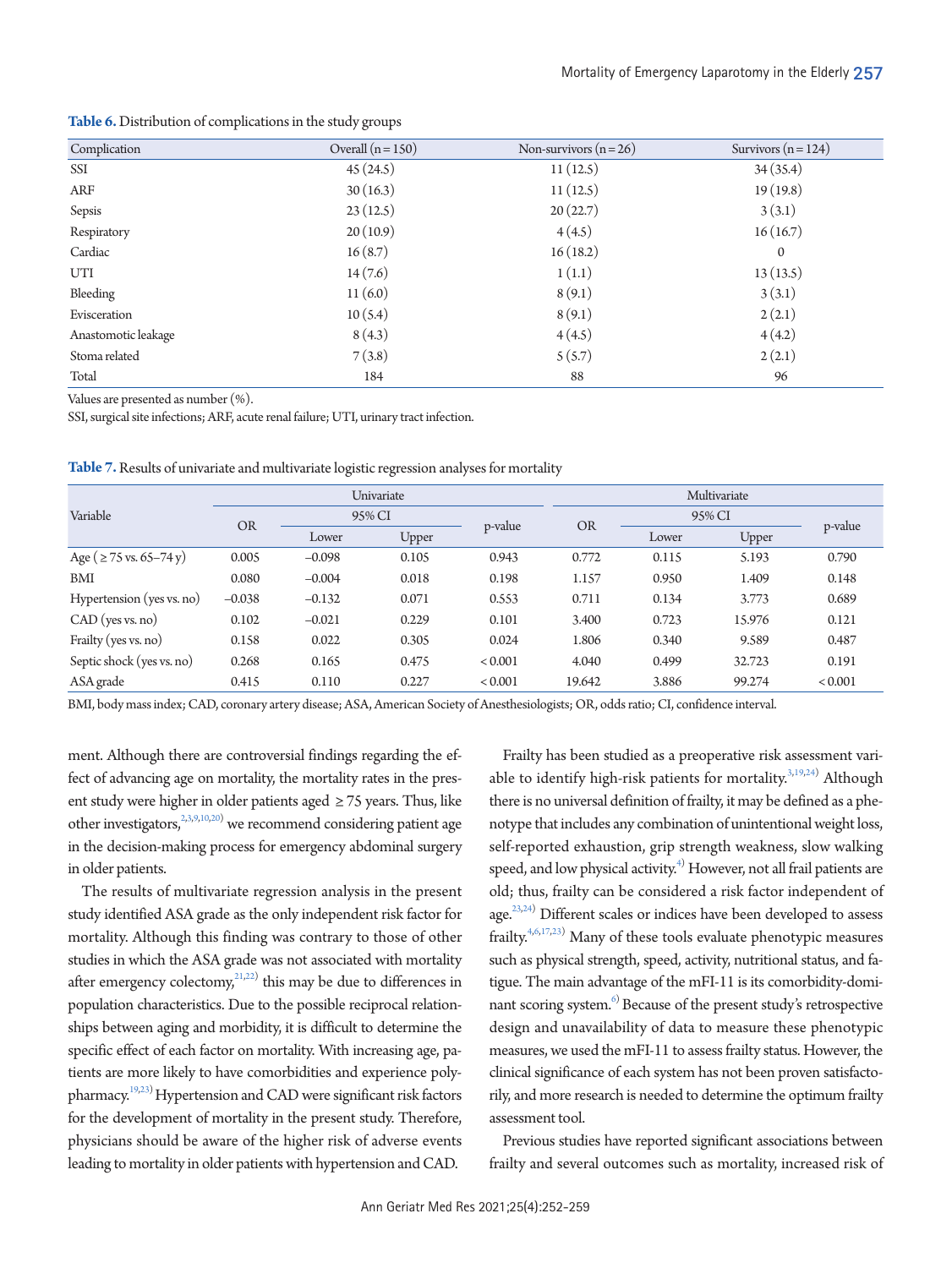complications, and length of hospital stay in older patients undergoing emergency laparotomy.<sup>3,17,18)</sup> Frailty is also considered an independent risk factor for readmissions and post-discharge deaths. In the present study, frailty was also a significant risk factor for inpatient mortality during the postoperative 30 days. This result may be due to the use of the mFl-11 scale, which is a comorbidity-dominant scoring system.<sup>6)</sup> The results of the present study showed that higher ASA grades were significantly associated with mortality. Additionally, hypertension and CAD were predictive factors for mortality. Therefore, both the number and severity of comorbid diseases associated with frailty were crucial variables for the development of mortality in this patient group.

Multi-dimensional phenotypic manifestations of frailty, such as physical strength, walking speed, activity, nutritional status, and fatigue, could be better indicators of the physiological reserve. However, owing to the retrospective design of the present study, it was not possible to collect such data. The most common indication for surgical treatment in the present study was gastrointestinal perforation. Various etiological causes have been attributed to gastrointestinal perforation in different study populations, such as bowel obstruction secondary to cancer or adhesions.<sup>19)</sup> Although the mortality rates vary based on the diagnoses, peritonitis is generally regarded as the most severe intra-abdominal pathology associated with high mortality rates.<sup>[19](#page-7-9))</sup> However, we did not evaluate peritonitis as a separate diagnostic category in this study because there is some degree of subjectivity in grading peritonitis and the condition can result from various etiologies, such as perforation and ischemia.

The major limitation of the present study was that it assessed only 30-day mortality and did not include 90-day mortality. The other limitations were the use of data from a single-center, retrospective design, lack of standardization for postoperative care protocols, and relatively small sample size.

In conclusion, older patients with obesity and frailty with higher ASA grades and septic shock had worse survival following emergency abdominal surgery. Early recognition of these high-risk groups necessitates dedicated and detailed follow-up after emergency abdominal surgery.

# **ACKNOWLEDGMENTS**

## **CONFLICT OF INTEREST**

The researchers claim no conflicts of interest.

## **FUNDING**

None.

#### **AUTHOR CONTRIBUTION**

<span id="page-6-1"></span>Conceptualization, NAH, AA; Data curation, YA, SM; Investigation, NAH, YU, MT, GE; Methodology, NAH, YU, MT, GE; Writing-original draft, NAH, TVA, OK; Writing-review & editing, NAH, AA, YU, TVA, SM, MT, OK, GE, YA.

## <span id="page-6-3"></span>**REFERENCES**

- <span id="page-6-2"></span><span id="page-6-0"></span>1. Aburto JM, Villavicencio F, Basellini U, Kjaergaard S, Vaupel JW. Dynamics of life expectancy and life span equality. Proc Natl Acad Sci U S A 2020;117:5250-9.
- <span id="page-6-4"></span>2. Chua M, Chan D. Increased morbidity and mortality of emergency laparotomy in elderly patients. World J Surg 2020;44:711- 20.
- 3. Ait[ken RM, Partridge J, Oliver CM, Murray D, Hare S, Lock](https://doi.org/10.1093/ageing/afaa075)[wood S, et al. Older patients undergoing emergency laparotomy:](https://doi.org/10.1093/ageing/afaa075)  [observations from the National Emergency Laparotomy Audit](https://doi.org/10.1093/ageing/afaa075)  [\(NELA\) years 1-4. Age Ageing 2020;49:656-63.](https://doi.org/10.1093/ageing/afaa075)
- 4. [Sharrock AE, McLachlan J, Chambers R, Bailey IS, Kirkby-Bott J.](https://doi.org/10.1007/s00268-016-3751-3)  [Emergency abdominal surgery in the elderly: can we predict](https://doi.org/10.1007/s00268-016-3751-3)  [mortality? World J Surg 2017;41:402-9.](https://doi.org/10.1007/s00268-016-3751-3)
- 5. [Ozban M, Birsen O, Senel M, Ozden A, Kabay B. The analysis of](https://doi.org/10.5505/tjtes.2015.05046)  [scoring systems predicting mortality in geriatric emergency ab](https://doi.org/10.5505/tjtes.2015.05046)[dominal surgery. Ulus Travma Acil Cerrahi Derg 2015;21:182-](https://doi.org/10.5505/tjtes.2015.05046) [6.](https://doi.org/10.5505/tjtes.2015.05046)
- 6. [Tan HL, Chia S, Nadkarni NV, Ang SY, Seow DCC, Wong TH.](https://doi.org/10.1186/s13017-019-0280-z)  [Frailty and functional decline after emergency abdominal sur](https://doi.org/10.1186/s13017-019-0280-z)[gery in the elderly: a prospective cohort study. World J Emerg](https://doi.org/10.1186/s13017-019-0280-z)  [Surg 2019;14:62.](https://doi.org/10.1186/s13017-019-0280-z)
- <span id="page-6-5"></span>[7. Ah R, BChir MB, Cao Y, Geijer H, Taha K, Pourhossein-Sarmeh](https://doi.org/10.29252/beat-070303)  [S, et al. Prognostic value of P-POSSUM and osteopenia for pre](https://doi.org/10.29252/beat-070303)[dicting mortality after emergency laparotomy in geriatric pa](https://doi.org/10.29252/beat-070303)[tients. Bull Emerg Trauma 2019;7:223-31](https://doi.org/10.29252/beat-070303).
- <span id="page-6-6"></span>[8. Ukkonen M, Kivivuori A, Rantanen T, Paajanen H. Emergency](https://doi.org/10.1007/s00268-015-3207-1)  [abdominal operations in the elderly: a multivariate regression](https://doi.org/10.1007/s00268-015-3207-1)  [analysis of 430 consecutive patients with acute abdomen. World](https://doi.org/10.1007/s00268-015-3207-1)  [J Surg 2015;39:2854-61](https://doi.org/10.1007/s00268-015-3207-1).
- <span id="page-6-9"></span>9[. Liljendahl MS, Gogenur I, Thygesen LC. Emergency laparoto](https://doi.org/10.1007/s00268-020-05580-5)[my in Denmark: a nationwide descriptive study. World J Surg](https://doi.org/10.1007/s00268-020-05580-5)  [2020;44:2976-81](https://doi.org/10.1007/s00268-020-05580-5).
- <span id="page-6-8"></span><span id="page-6-7"></span>10. Al-Temimi MH, Griffee M, Enniss TM, Preston R, Vargo [D,](https://doi.org/10.1016/j.jamcollsurg.2012.06.004)  [Overton S, et al. When is death inevitable after emergency lapa](https://doi.org/10.1016/j.jamcollsurg.2012.06.004)[rotomy? Analysis of the American College of Surgeons National](https://doi.org/10.1016/j.jamcollsurg.2012.06.004)  [Surgical Quality Improvement Program database. J](https://doi.org/10.1016/j.jamcollsurg.2012.06.004) Am Coll Surg 2012;215:503-11.
- 11. [Mohil RS, Bhatnagar D, Bahadur L, Dev DK, Magan M. POS-](https://doi.org/10.1002/bjs.4465)[SUM and P-POSSUM for risk-adjusted audit of patients under-](https://doi.org/10.1002/bjs.4465)